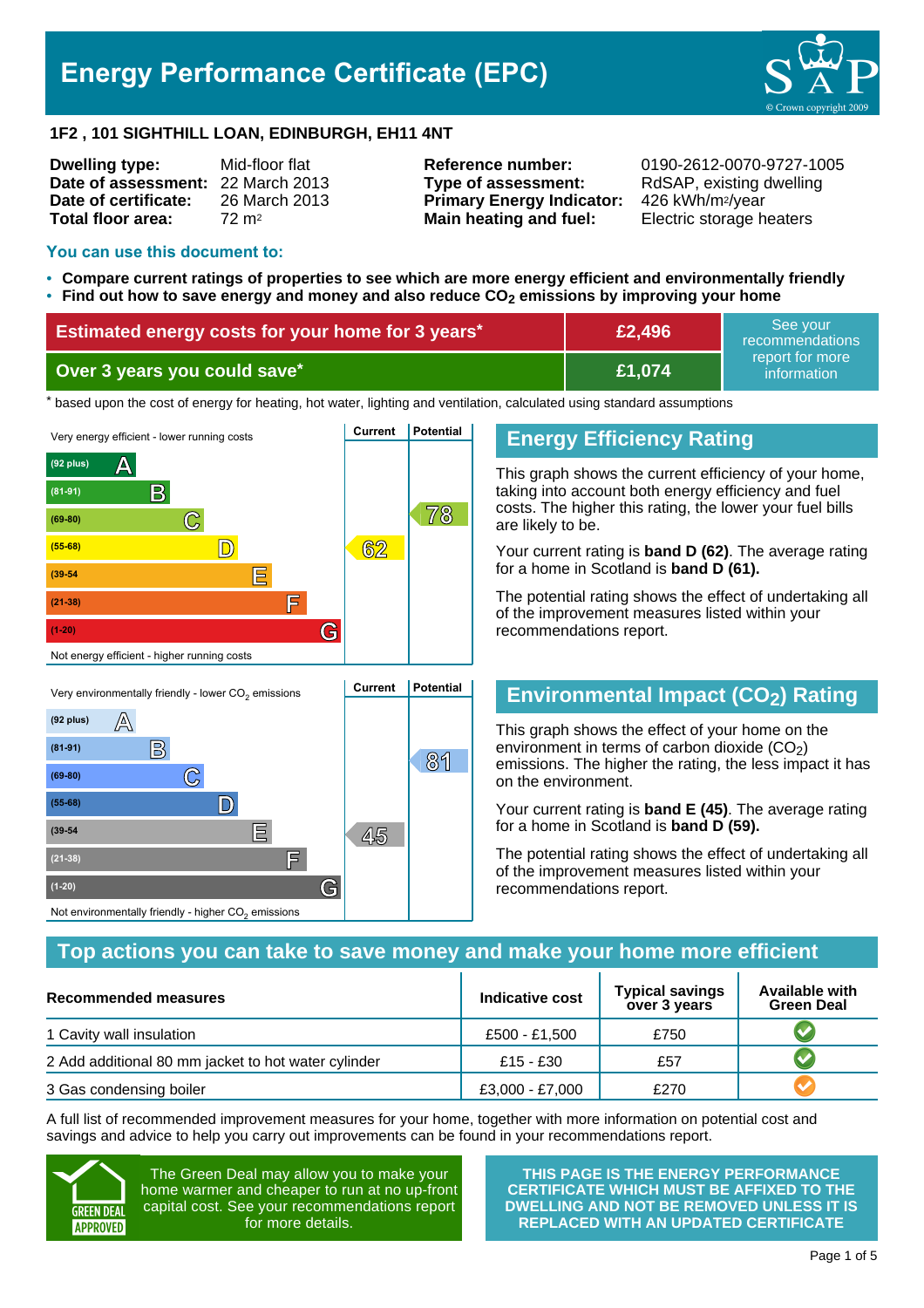# 1F2 , 101 SIGHTHILL LOAN, EDINBURGH, EH11 4NT 26 March 2013 RRN: 0190-2612-0070-9727-1005

# **Summary of the energy performance related features of this home**

This table sets out the results of the survey which lists the current energy-related features of this home. Each element is assessed by the national calculation methodology; 1 star = very poor (least efficient), 2 stars = poor, 3 stars = average, 4 stars = good and 5 stars = very good (most efficient). The assessment does not take into consideration the condition of an element and how well it is working. 'Assumed' means that the insulation could not be inspected and an assumption has been made in the methodology, based on age and type of construction.

| <b>Element</b>        | <b>Description</b>                             | <b>Energy Efficiency</b> | Environmental                                                        |
|-----------------------|------------------------------------------------|--------------------------|----------------------------------------------------------------------|
| Walls                 | Cavity wall, as built, no insulation (assumed) | ★★☆☆☆                    | ★★☆☆☆                                                                |
| Roof                  | (another dwelling above)                       |                          |                                                                      |
| Floor                 | (other premises below)                         |                          |                                                                      |
| <b>Windows</b>        | Fully double glazed                            | ★★★☆☆                    | ★★★☆☆                                                                |
| Main heating          | Electric storage heaters                       | ★★★☆☆                    | $\bigstar\uparrow\downarrow\downarrow\downarrow\downarrow\downarrow$ |
| Main heating controls | Manual charge control                          | ★★☆☆☆                    | ★★☆☆☆                                                                |
| Secondary heating     | Room heaters, electric                         |                          |                                                                      |
| Hot water             | Electric immersion, off-peak                   | ★☆☆☆☆                    | ★☆☆☆☆                                                                |
| Lighting              | Low energy lighting in 88% of fixed outlets    | ★★★★★                    | *****                                                                |

# **The energy efficiency rating of your home**

Your Energy Efficiency Rating is calculated using the standard UK methodology, RdSAP. This calculates energy used for heating, hot water, lighting and ventilation and then applies fuel costs to that energy use to give an overall rating for your home. The rating is given on a scale of 1 to 100. Other than the cost of fuel for electrical appliances and for cooking, a building with a rating of 100 would cost almost nothing to run.

As we all use our homes in different ways, the energy rating is calculated using standard occupancy assumptions which may be different from the way you use it. The rating also uses national weather information to allow comparison between buildings in different parts of Scotland. However, to make information more relevant to your home, local weather data is used to calculate your energy use,  $CO<sub>2</sub>$  emissions, running costs and the savings possible from making improvements.

### **The impact of your home on the environment**

One of the biggest contributors to global warming is carbon dioxide. The energy we use for heating, lighting and power in our homes produces over a quarter of the UK's carbon dioxide emissions. Different fuels produce different amounts of carbon dioxide for every kilowatt hour (kWh) of energy used. The Environmental Impact Rating of your home is calculated by applying these 'carbon factors' for the fuels you use to your overall energy use.

The average Scottish household produces about 6 tonnes of carbon dioxide every year. Based on this assessment, heating and lighting this home currently produces approximately 5.4 tonnes of carbon dioxide every year. Adopting recommendations in this report can reduce emissions and protect the environment. If you were to install all of these recommendations this could reduce emissions by 3.6 tonnes per year. You could reduce emissions even more by switching to renewable energy sources.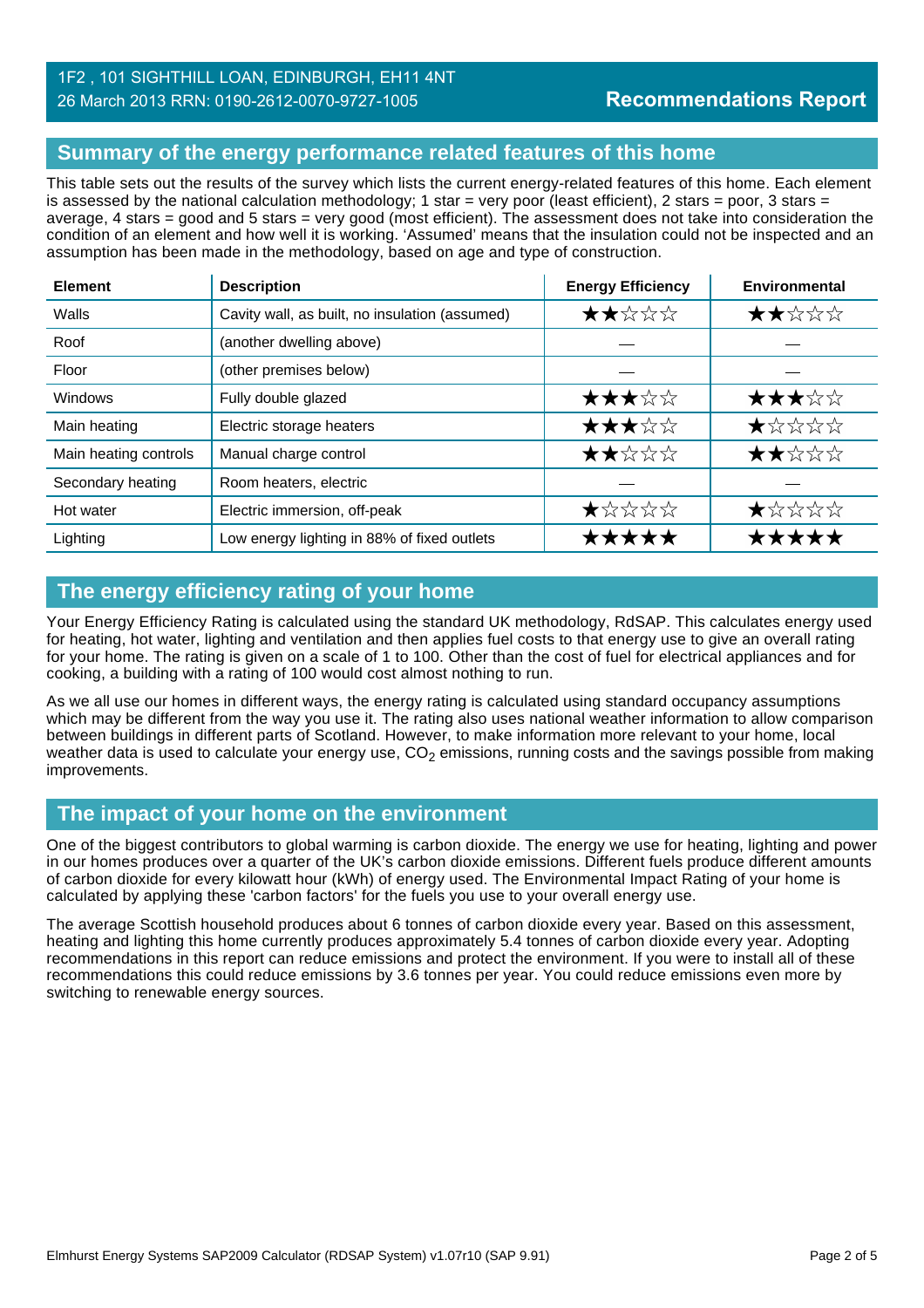### 1F2 , 101 SIGHTHILL LOAN, EDINBURGH, EH11 4NT 26 March 2013 RRN: 0190-2612-0070-9727-1005

| <b>Estimated energy costs for this home</b> |                             |                               |                                 |  |
|---------------------------------------------|-----------------------------|-------------------------------|---------------------------------|--|
|                                             | <b>Current energy costs</b> | <b>Potential energy costs</b> | <b>Potential future savings</b> |  |
| <b>Heating</b>                              | £1,638 over 3 years         | £972 over 3 years             |                                 |  |
| <b>Hot water</b>                            | £699 over 3 years           | £303 over 3 years             | <b>You could</b>                |  |
| Lighting                                    | £159 over 3 years           | £147 over 3 years             | save £1,074                     |  |
|                                             | Totals $\mathsf{E}2,496$    | £1,422                        | over 3 years                    |  |

These figures show how much the average household would spend in this property for heating, lighting and hot water. This excludes energy use for running appliances such as TVs, computers and cookers, and the benefits of any electricity generated by this home (for example, from photovoltaic panels). The potential savings in energy costs show the effect of undertaking all of the recommended measures listed below.

# **Recommendations for improvement**

The measures below will improve the energy and environmental performance of this dwelling. The performance ratings after improvements listed below are cumulative; that is, they assume the improvements have been installed in the order that they appear in the table. Further information about the recommended measures and other simple actions to take today to save money is available from your local Energy Saving Scotland advice centre which can be contacted on 0800 512 012. Before carrying out work, make sure that the appropriate permissions are obtained, where necessary. This may include permission from a landlord (if you are a tenant) or the need to get a Building Warrant for certain types of work.

| <b>Recommended measures</b> |                                                      |                        | <b>Typical saving</b> | <b>Rating after improvement</b> |                    | <b>Green</b>          |
|-----------------------------|------------------------------------------------------|------------------------|-----------------------|---------------------------------|--------------------|-----------------------|
|                             |                                                      | <b>Indicative cost</b> | per year              | <b>Energy</b>                   | <b>Environment</b> | <b>Deal</b>           |
|                             | Cavity wall insulation                               | £500 - £1,500          | £250                  | C 74                            | D 64               |                       |
| 2                           | Add additional 80 mm jacket to hot<br>water cylinder | $£15 - £30$            | £19                   | C 74                            | D 65               |                       |
| 3                           | Change heating to gas condensing<br>boiler           | £3,000 - £7,000        | £90                   | C 78                            | <b>B 81</b>        | $\blacktriangleright$ |

Measures which have a green deal tick  $\bullet$  are likely to be eligible for Green Deal finance plans based on indicative costs. Subsidy also may be available for some measures, such as solid wall insulation. Additional support may also be available for certain households in receipt of means tested benefits. Measures which have an orange tick **on** may need additional finance. To find out how you could use Green Deal finance to improve your property, visit www.energysavingtrust.org.uk/scotland or contact the Scottish Green Deal advice service at your local Energy Saving Scotland advice centre on 0800 512 012.

#### **Alternative measures**

There are alternative improvement measures which you could also consider for your home. It would be advisable to seek further advice and illustration of the benefits and costs of such measures.

- External insulation with cavity wall insulation
- Biomass boiler (Exempted Appliance if in Smoke Control Area)
- Air or ground source heat pump
- Micro CHP

### **Choosing the right improvement package**

For free and impartial advice on choosing suitable measures for your property, contact your local Energy Saving Scotland advice centre on 0800 512 012 or go to www.energysavingtrust.org.uk/scotland.

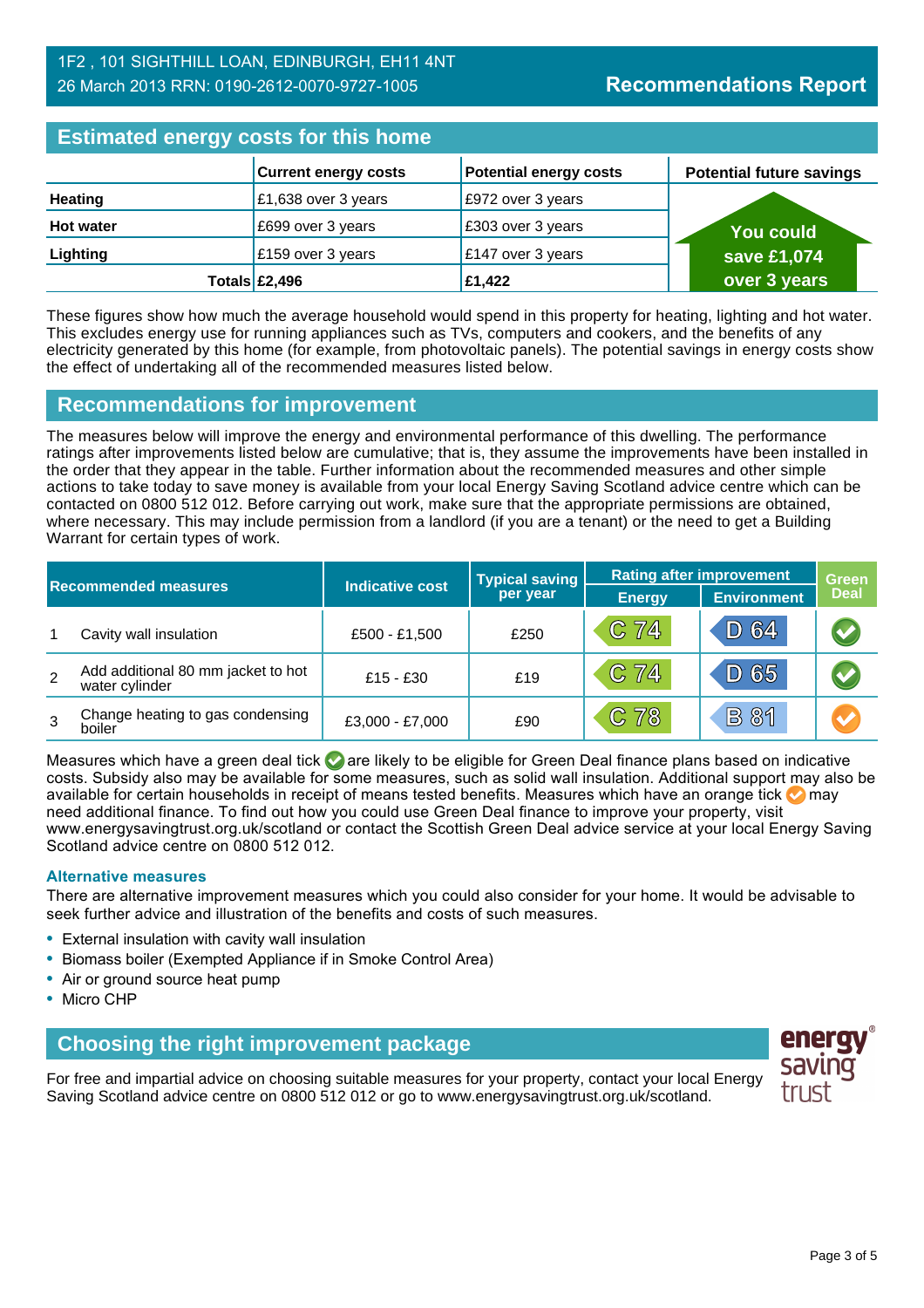# **About the recommended measures to improve your home's performance rating**

This section offers additional information and advice on the recommended improvement measures for your home

#### **1 Cavity wall insulation**

Cavity wall insulation, to fill the gap between the inner and outer layers of external walls with an insulating material, reduces heat loss; this will improve levels of comfort, reduce energy use and lower fuel bills. The insulation material is pumped into the gap through small holes that are drilled into the outer walls, and the holes are made good afterwards. As specialist machinery is used to fill the cavity, a professional installation company should carry out this work, and they should carry out a thorough survey before commencing work to ensure that this type of insulation is suitable for this home and its exposure. They should also provide a guarantee for the work and handle any building standards issues. Further information about cavity wall insulation and details of local installers can be obtained from the Building Standards Division's section of the Scottish Government website (www.scotland.gov.uk/Topics/Built-Environment/Building/Building-

standards/publications/pubguide/cavitywallinsul) or the National Insulation Association (www.nationalinsulationassociation.org.uk).

#### **2 Hot water cylinder insulation**

Increasing the thickness of existing insulation by adding an 80 mm cylinder jacket around the hot water cylinder will help maintain the water at the required temperature; this will reduce the amount of energy used and lower fuel bills. The jacket should be fitted over the top of the existing foam insulation and over any thermostat clamped to the cylinder. Hot water pipes from the hot water cylinder should also be insulated, using pre-formed pipe insulation of up to 50 mm thickness, or to suit the space available, for as far as they can be accessed to reduce losses in summer. All these materials can be purchased from DIY stores and installed by a competent DIY enthusiast.

#### **3 Gas condensing boiler**

Changing the heating to use a mains gas boiler that provides both space and water heating will save money, as mains gas is currently cheaper than the fuel being used at present. A condensing boiler is capable of much higher efficiencies than other types of boiler, meaning it will burn less fuel to heat the property, but there may be exceptional circumstances making this impractical. Condensing boilers need a drain for the condensate which limits their location; remember this when considering remodelling the room containing the existing boiler even if the latter is to be retained for the time being (for example a kitchen makeover). This improvement is most appropriate when the existing heating system needs repair or replacement. Building regulations generally apply to this work and a building warrant may be required, so it is best to obtain advice from your local authority building standards department and from a qualified heating engineer. It is also recommended to change the electricity tariff to standard tariff when off-peak is no longer used.

### **Low and zero carbon energy sources**

Low and zero carbon (LZC) energy sources are sources of energy that release either very little or no carbon dioxide into the atmosphere when they are used. Installing these sources may help reduce energy bills as well as cutting carbon.

**LZC energy sources present:** There are none provided for this home

### **Your home's heat demand**

For most homes, the vast majority of energy costs come from heating the home. Where applicable to your home, the table below shows the energy that could be saved by insulating the attic and walls, based upon the typical energy use for this building. Numbers shown in brackets are the reduction in energy use possible from each improvement measure.

| <b>Heat demand</b>           | <b>Existing dwelling</b> | Impact of loft<br>insulation | Impact of cavity<br>wall insulation | Impact of solid wall<br>insulation |
|------------------------------|--------------------------|------------------------------|-------------------------------------|------------------------------------|
| Space heating (kWh per year) | 8.061                    | N/A                          | (3.865)                             | N/A                                |
| Water heating (kWh per year) | 2.066                    |                              |                                     |                                    |